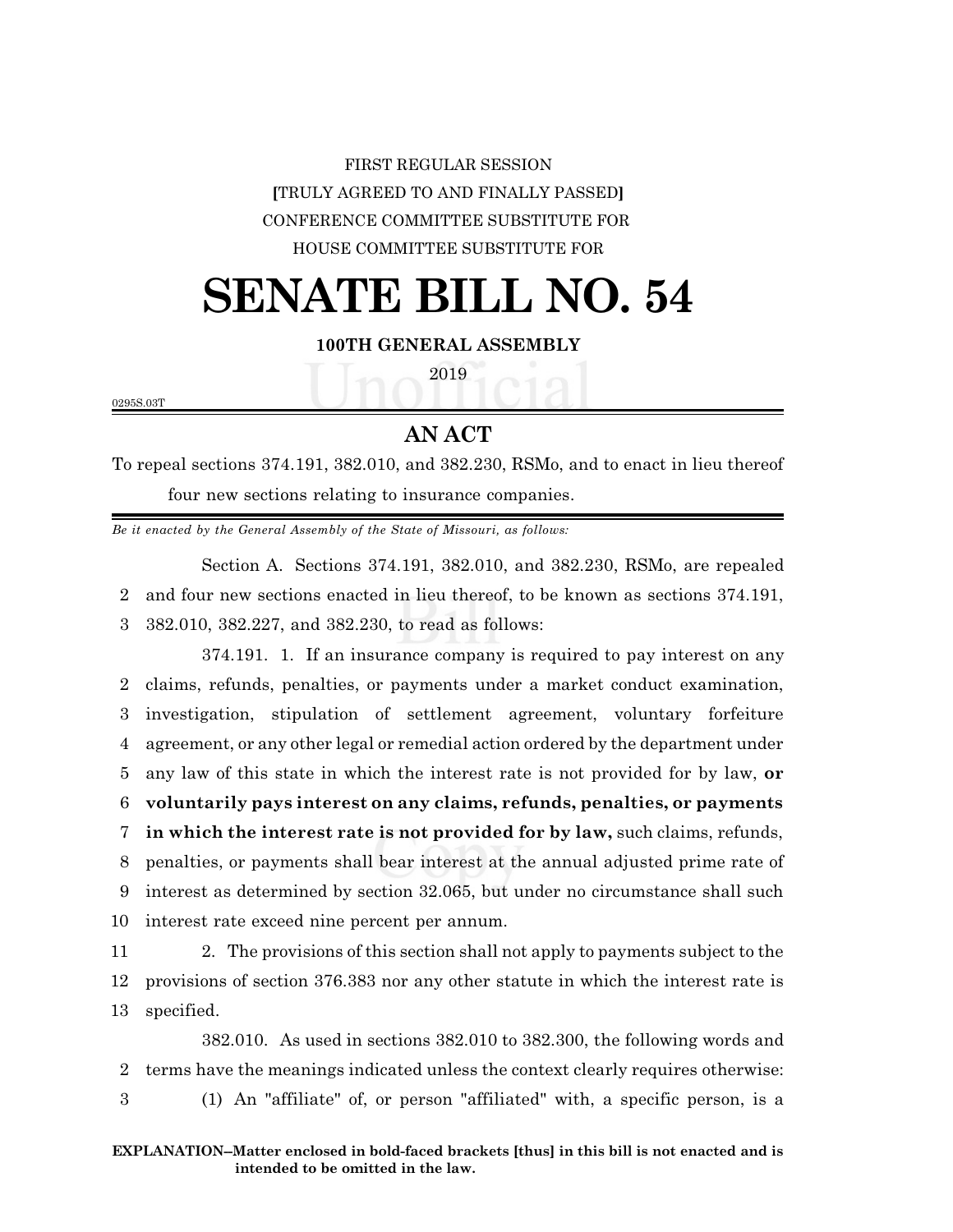person that directly, or indirectly through one or more intermediaries, controls,

or is controlled by, or is under common control with, the person specified;

 (2) "Control", "controlling", "controlled by", or "under common control with", the possession, direct or indirect, of the power to direct or cause the direction of the management and policies of a person, whether through the ownership of voting securities, by contract other than a commercial contract for goods or nonmanagement services, or otherwise, unless the power is the result of an official position with or corporate office held by the person. Control shall be presumed to exist if any person, directly or indirectly, owns, controls, holds with power to vote, or holds proxies representing, ten percent or more of the voting securities of any other person. This presumption may be rebutted by a showing made in the manner provided by section 382.170 that control does not exist in fact. The director may determine, after furnishing all persons in interest notice and opportunity to be heard and making specific findings of fact to support such determination, that control exists in fact, notwithstanding the absence of a presumption to that effect;

 (3) "Director", the director of the department of insurance, financial institutions and professional registration, his or her deputies, or the department of insurance, financial institutions and professional registration, as appropriate; (4) "Enterprise risk", any activity, circumstance, event, or series of events involving one or more affiliates of an insurer that, if not remedied promptly, is likely to have a material adverse effect upon the financial condition or liquidity of the insurer or its insurance holding company system as a whole including, but not limited to, anything that would cause the insurer's risk-based capital to fall into company action level as set forth in section 375.1255 or would cause the insurer to be in hazardous financial condition as set forth in section 375.539;

 (5) **"Group-wide supervisor", the regulatory official authorized to engage in conducting and coordinating group-wide supervisory activities who is determined or acknowledged by the director, under section 382.227, to have sufficient significant contacts with the internationally active insurance group;**

 **(6)** "Insurance holding company system", two or more affiliated persons, one or more of which is an insurer;

 **[**(6)**] (7)** "Insurer", an insurance company as defined in section 375.012, including a reciprocal or interinsurance exchange, and which is qualified and licensed by the department of insurance, financial institutions and professional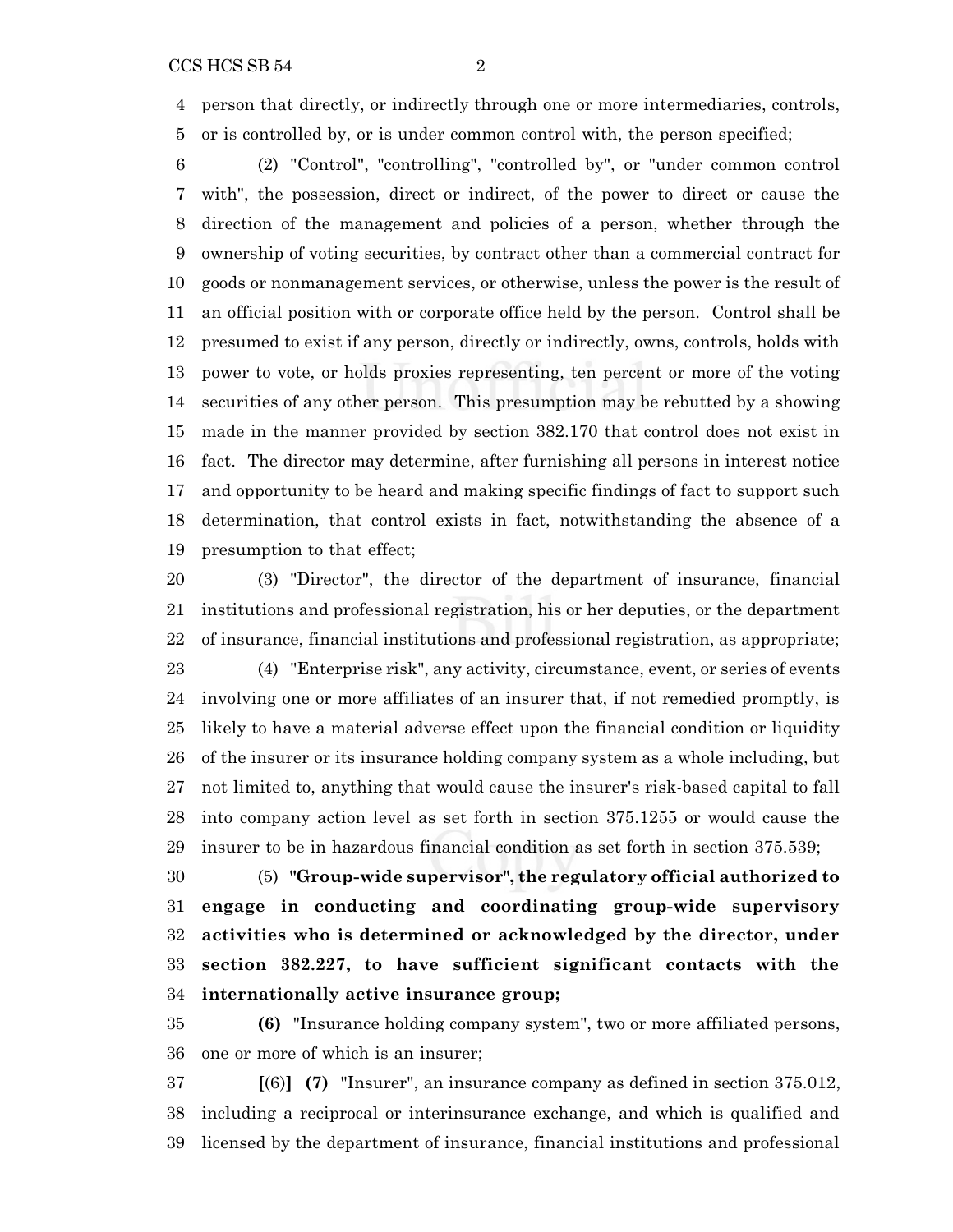registration of Missouri to transact the business of insurance in this state; but it shall not include any company organized and doing business under chapter 377, 378, or 380, agencies, authorities, or instrumentalities of the United States, its possessions and territories, the Commonwealth of Puerto Rico, the District of Columbia, or a state or political subdivision of a state;

 **(8) "Internationally active insurance group", an insurance holding company system that includes an insurer registered under sections 382.100 to 382.180, and meets the following criteria:**

**(a) Premiums written in at least three countries;**

 **(b) The percentage of gross premiums written outside the United States is at least ten percent of the insurance holding company system's total gross written premiums; and**

 **(c) Based on a three-year rolling average, the total assets of the insurance holding company system are at least fifty billion dollars, or the total gross written premiums of the insurance holding company system are at least ten billion dollars;**

 **[**(7)**] (9)** "Person", an individual, corporation, limited liability company, 57 partnership, association, joint stock company, trust, unincorporated organization, or any similar entity, or any combination of the foregoing acting in concert, but shall not include any joint venture partnership exclusively engaged in owning, managing, leasing, or developing real or tangible personal property;

 **[**(8)**] (10)** A "securityholder" of a specified person is one who owns any security of that person, including common stock, preferred stock, debt obligations, and any other security convertible into or evidencing the right to acquire any of the foregoing;

 **[**(9)**] (11)** A "subsidiary" of a specified person is an affiliate controlled by that person directly, or indirectly through one or more intermediaries;

 **[**(10)**] (12)** The term "voting security" includes any security convertible into or evidencing a right to acquire a voting security.

**382.227. 1. The director is authorized to act as the group-wide supervisor for any internationally active insurance group in accordance with the provisions of this section. However, the director may otherwise acknowledge another regulatory official as the group-wide supervisor if the internationally active insurance group:**

 **(1) Does not have substantial insurance operations in the United States;**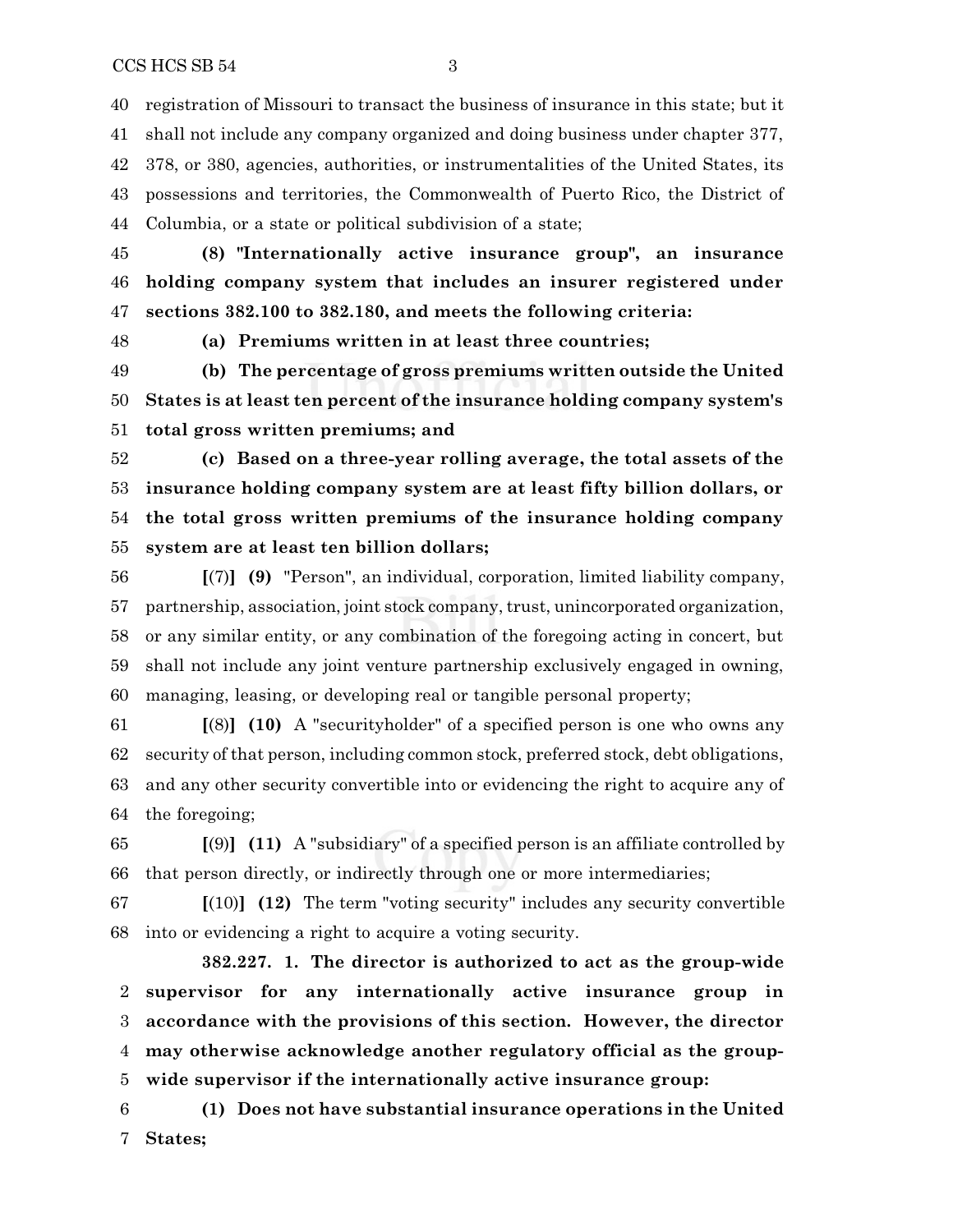**(2) Has substantial insurance operations in the United States but not in this state; or**

 **(3) Has substantial insurance operations in the United States and in this state but the director has determined, pursuant to the factors set forth in subsections 3 and 9 of this section, that another regulatory official is the appropriate group-wide supervisor.**

 **2. An insurance holding company system that does not otherwise qualify as an internationally active insurance group may request that the director make a determination or acknowledgment as to a group-wide supervisor pursuant to this section.**

 **3. In cooperation with other state, federal, and international regulatory agencies, the director shall identify a single group-wide supervisor for an internationally active insurance group. The director may determine that the director is the appropriate group-wide supervisor for an internationally active insurance group that conducts substantial insurance operations concentrated in this state. However, the director may acknowledge that a regulatory official from another jurisdiction is the appropriate group-wide supervisor for the internationally active insurance group. The director shall consider the following factors when making a determination or acknowledgment under this subsection:**

 **(1) The domicile of the insurers within the internationally active insurance group that hold the largest share of the internationally active insurance group's written premiums, assets, or liabilities;**

 **(2) The domicile of the top-tiered insurers in the insurance holding company system of the internationally active insurance group; (3) The location of the executive offices or largest operational**

**offices of the internationally active insurance group;**

 **(4) Whether another regulatory official is acting as or is seeking to act as the group-wide supervisor under a regulatory system that the director determines to be:**

 **(a) Substantially similar to the system of regulation provided under the laws of this state; or**

 **(b) Otherwise sufficient in terms of providing for group-wide supervision, enterprise risk analysis, and cooperation with other regulatory officials; and**

**(5) Whether another regulatory official acting or seeking to act**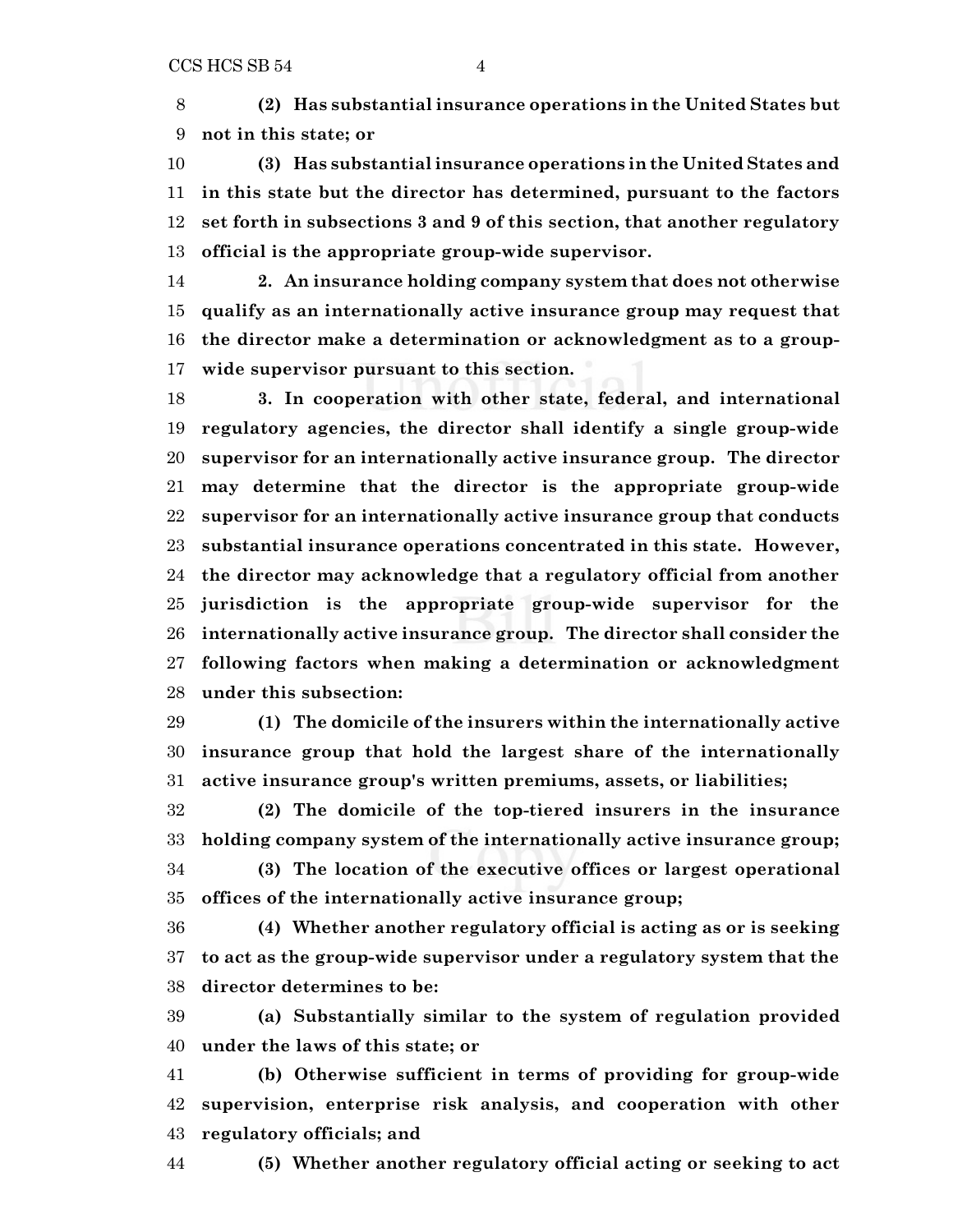**as the group-wide supervisor provides the director with reasonably reciprocal recognition and cooperation.**

 **4. A director identified under this section as the group-wide supervisor may determine that it is appropriate to acknowledge another regulatory official to serve as the group-wide supervisor. The acknowledgment of the group-wide supervisor shall be made after consideration of the factors listed in subdivisions (1) to (5) of subsection 3 of this section, and shall be made in cooperation with and subject to the acknowledgment of other regulatory officials involved with supervision of members of the internationally active insurance group, and in consultation with the internationally active insurance group.**

 **5. Notwithstanding any other provision of the law, when another regulatory official is acting as the group-wide supervisor of an internationally active insurance group, the director shall acknowledge that regulatory official as the group-wide supervisor, subject to subsection 6 of this section. In the event of a material change in the internationally active insurance group that results in either the internationally active insurance group's insurers domiciled in this state holding the largest share of the internationally active insurance group's premiums, assets, or liabilities, or this state being the domicile of the top-tiered insurers in the insurance holding company system of the internationally active insurance group, the director shall make a determination or acknowledgment as to the appropriate group-wide supervisor for such an internationally active insurance group under subsections 3 and 4 of this section.**

 **6. In the event of a dispute as to the proper regulatory official to act as group-wide supervisor, a determination by the director not to acknowledge the current group-wide supervisor shall be made only after notice and a public hearing, and such determination shall be accompanied by specific findings of fact and conclusions of law including, but not limited to, application of the factors listed in subdivisions (1) to (5) of subsection 3 of this section.**

 **7. Under section 382.220, the director is authorized to collect from any insurer registered under sections 382.100 to 382.180 all information necessary to determine whether the director may act as the group-wide supervisor of an internationally active insurance group or**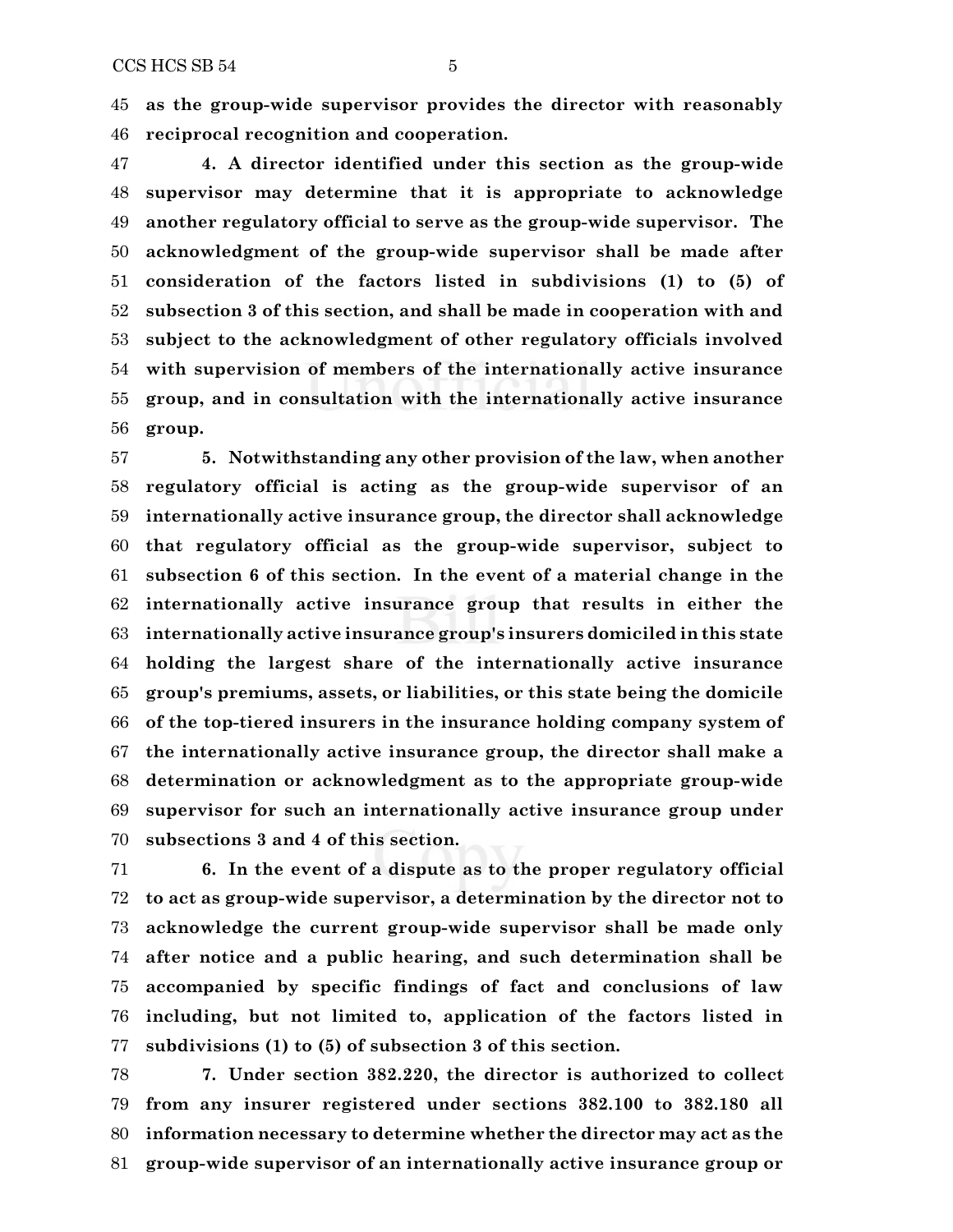$CCS HCS SB 54$  6

 **if the director may acknowledge another regulatory official to act as the group-wide supervisor. Prior to issuing a determination that an internationally active insurance group is subject to group-wide supervision by the director, the director shall notify the insurer registered under sections 382.100 to 382.180 and the ultimate controlling person within the internationally active insurance group. The internationally active insurance group shall have not less than thirty days to provide the director with additional information pertinent to the pending determination. The director shall publish on the department's website the identity of internationally active insurance groups that the director has determined are subject to group-wide supervision by the director.**

 **8. If the director is the group-wide supervisor for an internationally active insurance group, the director is authorized to engage in any of the following group-wide supervisory activities:**

 **(1) Assess the enterprise risks within the internationally active insurance group to ensure that:**

 **(a) The material financial condition and liquidity risks to the members of the internationally active insurance group that are engaged in the business of insurance are identified by management; and**

**(b) Reasonable and effective mitigation measures are in place;**

 **(2) Request, from any member of an internationally active insurance group subject to the director's supervision, information necessary and appropriate to assess enterprise risk including, but not limited to, information about the members of the internationally active insurance group regarding:**

**(a) Governance, risk assessment, and management;**

**(b) Capital adequacy; and**

**(c) Material intercompany transactions;**

 **(3) Coordinate and, through the authority of the regulatory officials of the jurisdictions where members of the internationally active insurance group are domiciled, compel development and implementation of reasonable measures designed to ensure that the internationally active insurance group is able to timely recognize and mitigate enterprise risks to members of such internationally active insurance group that are engaged in the business of insurance;**

**(4) Communicate with other state, federal, and international**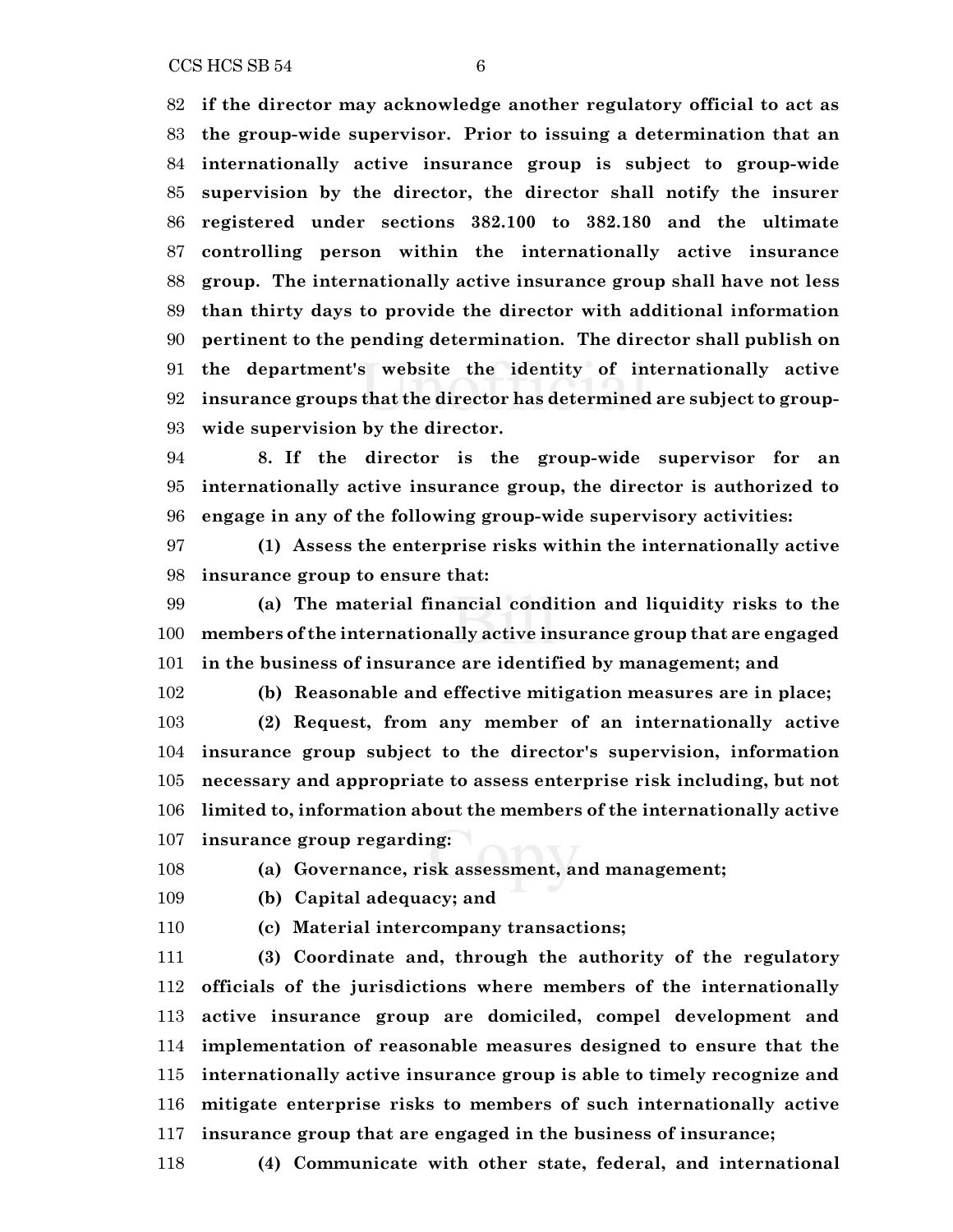**regulatory agencies for members within the internationally active insurance group and share relevant information, subject to the confidentiality provisions of section 382.230, through supervisory colleges as set forth in section 382.225 or otherwise;**

 **(5) Enter into agreements with or obtain documentation from any insurer registered under sections 382.100 to 382.180, any member of the internationally active insurance group, and any other state, federal, and international regulatory agencies for members of the internationally active insurance group, providing the basis for or otherwise clarifying the director's role as group-wide supervisor, including provisions for resolving disputes with other regulatory officials. Such agreements or documentation shall not serve as evidence in any proceeding that any insurer or person within an insurance holding company system not domiciled or incorporated in this state is doing business in this state or is otherwise subject to jurisdiction in this state; and**

 **(6) Other group-wide supervision activities, consistent with the authorities and purposes enumerated in this subsection, as considered necessary by the director.**

 **9. If the director acknowledges that another regulatory official from a jurisdiction that is not accredited by the National Association of Insurance Commissioners is the group-wide supervisor, the director is authorized to reasonably cooperate, through supervisory colleges or otherwise, with group-wide supervision undertaken by the group-wide supervisor, provided that:**

 **(1) The director's cooperation is in compliance with the laws of this state; and**

 **(2) The regulatory official acknowledged as the group-wide supervisor also recognizes and cooperates with the director's activities as a group-wide supervisor for other internationally active insurance groups where applicable. Where such recognition and cooperation are not reasonably reciprocal, the director is authorized to refuse recognition and cooperation.**

 **10. The director is authorized to enter into agreements with, or obtain documentation from, any insurer registered under sections 382.100 to 382.180, any affiliate of the insurer, and other state, federal, and international regulatory agencies, regarding members of the**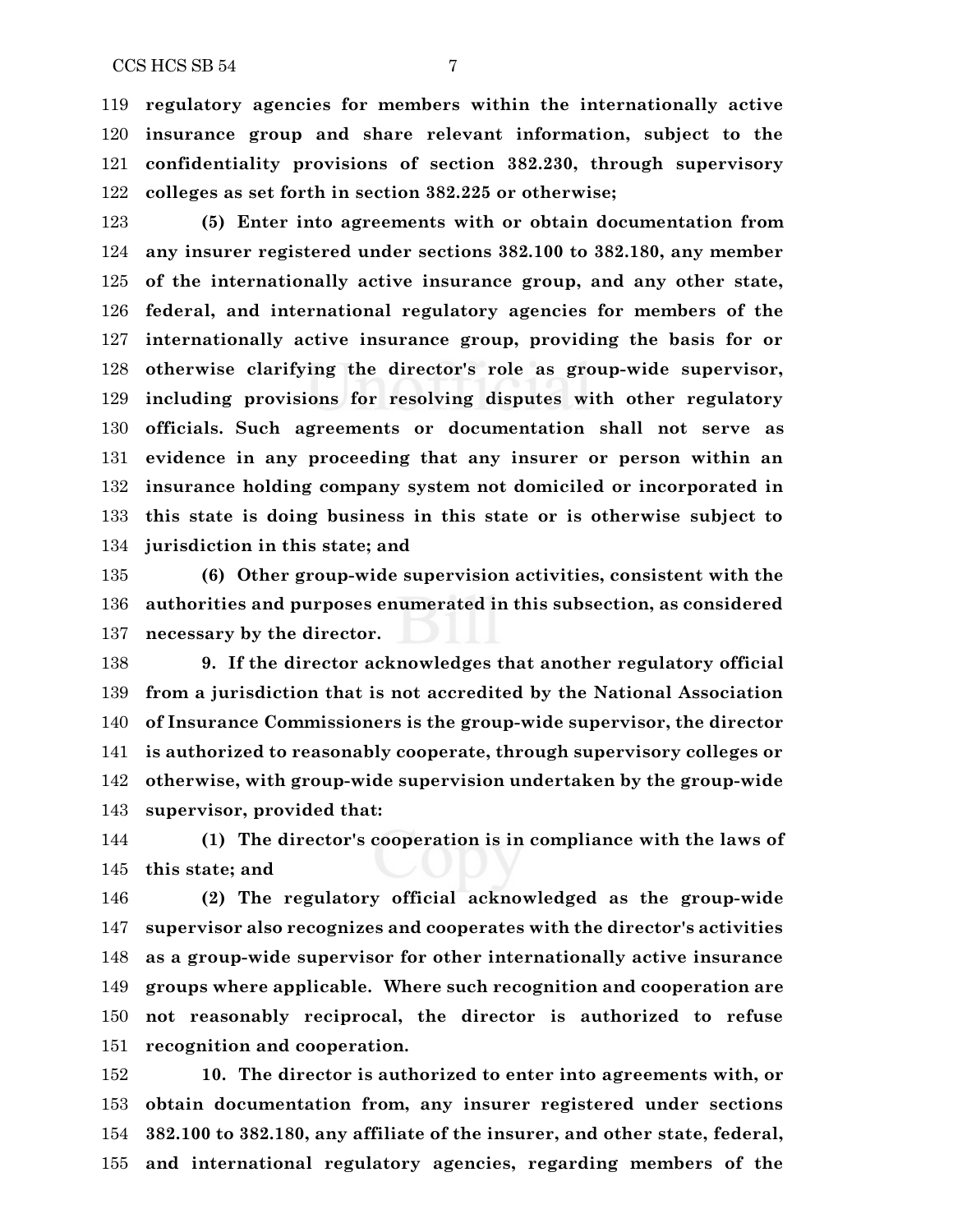**internationally active insurance group, which provides the basis for or otherwise clarifies a regulatory official's role as group-wide supervisor. 11. The director may promulgate regulations necessary for the administration of this section. Any rule or portion of a rule, as that term is defined in section 536.010, that is created under the authority delegated in this section shall become effective only if it complies with and is subject to all of the provisions of chapter 536, and, if applicable, section 536.028. This section and chapter 536 are nonseverable, and if any of the powers vested with the general assembly pursuant to chapter 536 to review, to delay the effective date, or to disapprove and annul a rule are subsequently held unconstitutional, then the grant of rulemaking authority and any rule proposed or adopted after August 28, 2019, shall be invalid and void.**

 **12. An insurer registered under sections 382.100 to 382.180 and subject to this section shall be liable for and shall pay the reasonable expenses of the director's participation in the administration of this section, including the engagements of attorneys, actuaries, and any other professionals and all reasonable travel expenses.**

382.230. 1. All information, documents and copies thereof in the possession or control of the director that are obtained by or disclosed to the director or any other person in the course of an examination or investigation made under section 382.220 and all information reported **or provided to the director** under subdivisions (13) and (14) of subsection 1 of section 382.050 **[**and**],** sections 382.100 to 382.210**, and section 382.227** shall be given confidential treatment and privileges; shall not be subject to the provisions of chapter 610; shall not be subject to subpoena; shall not be made public by the director, the National Association of Insurance Commissioners, or any other person, except to the chief insurance regulatory official of other states; and shall not be subject to discovery or admissible as evidence in any private civil action. However, the director is authorized to use the documents, materials, or other information in furtherance of any regulatory or legal action brought as a part of the director's official duties. The director shall not otherwise make the documents, materials, or other information public without the prior written consent of the insurer to which it pertains unless the director, after giving the insurer and its affiliates who would be affected thereby, notice and opportunity to be heard, determines that the interests of policyholders, shareholders or the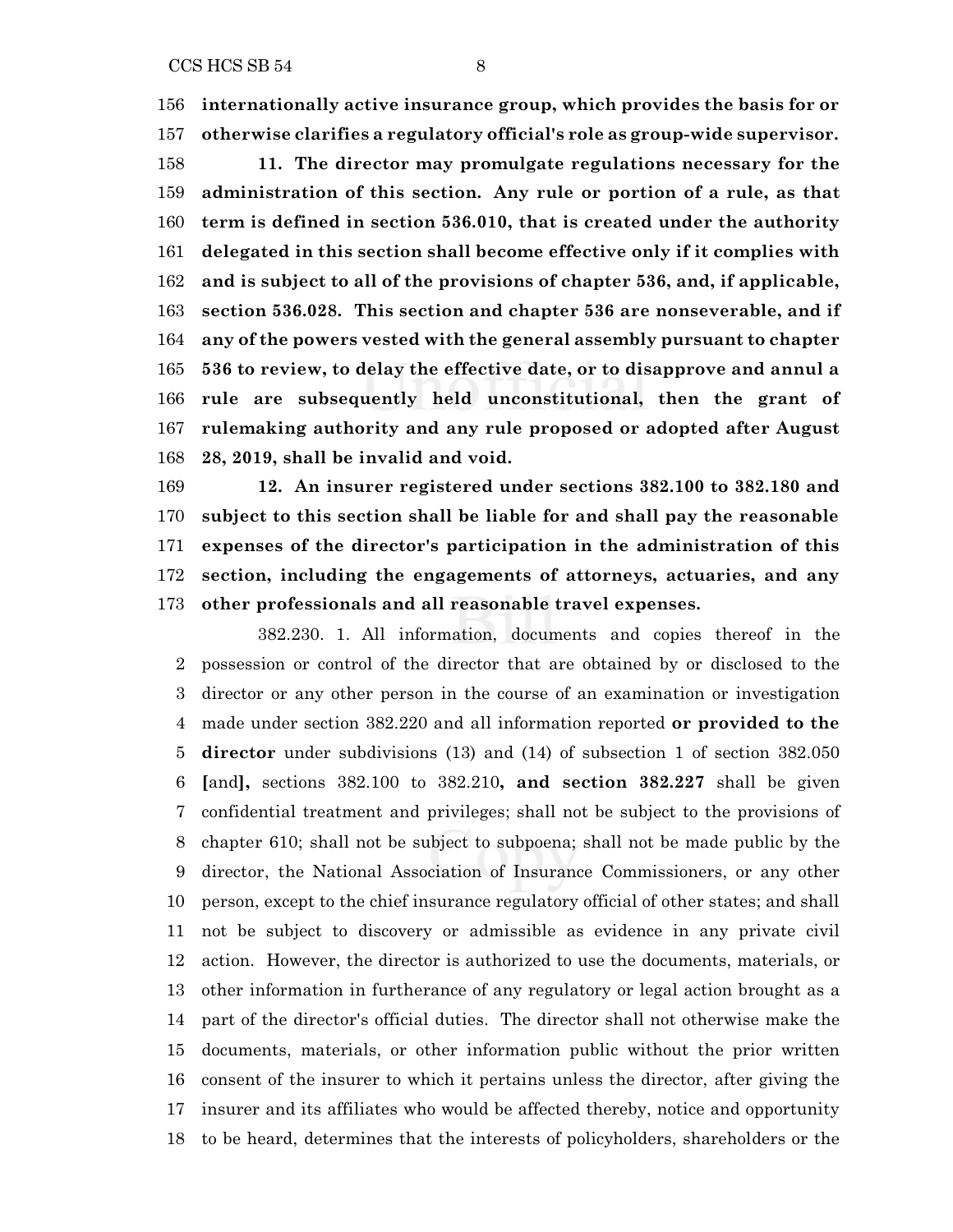public will be served by the publication thereof, in which event the director may publish all or any part thereof in such manner as he or she may deem appropriate.

 2. Neither the director nor any person who receives documents, materials, or other information while acting under the authority of the director or with whom such documents, materials, or other information is shared under sections 382.010 to 382.300 shall be permitted or required to testify in any private civil action concerning any confidential documents, materials, or other information subject to subsection 1 of this section.

 3. In order to assist in the performance of the director's duties, the director:

 (1) May share documents, materials, or other information including the confidential and privileged documents, materials, or other information subject to subsection 1 of this section with other state, federal, and international financial regulatory agencies, with the National Association of Insurance Commissioners and its affiliates and subsidiaries, and with state, federal, and international law enforcement authorities including members of any supervisory college described in section 382.225; provided that the recipient agrees in writing to maintain the confidentiality and privileged status of such documents, materials, or other information, and has verified in writing the legal authority to maintain confidentiality;

 (2) Notwithstanding the provisions of subsection 1 of this section and subdivision (1) of this subsection, may share confidential and privileged documents, materials, or other information reported under section 382.175 only with the directors of states having statutes or regulations substantially similar to subsection 1 of this section and who have agreed in writing not to disclose such information;

 (3) May receive documents, materials, or other information including otherwise confidential and privileged documents, materials, or information from the National Association of Insurance Commissioners and its affiliates and subsidiaries and from regulatory and law enforcement officials of other foreign or domestic jurisdictions, and shall maintain as confidential or privileged any documents, materials, or other information received with notice or the understanding that it is confidential or privileged under the laws of the jurisdiction that is the source of the document, material, or other information; and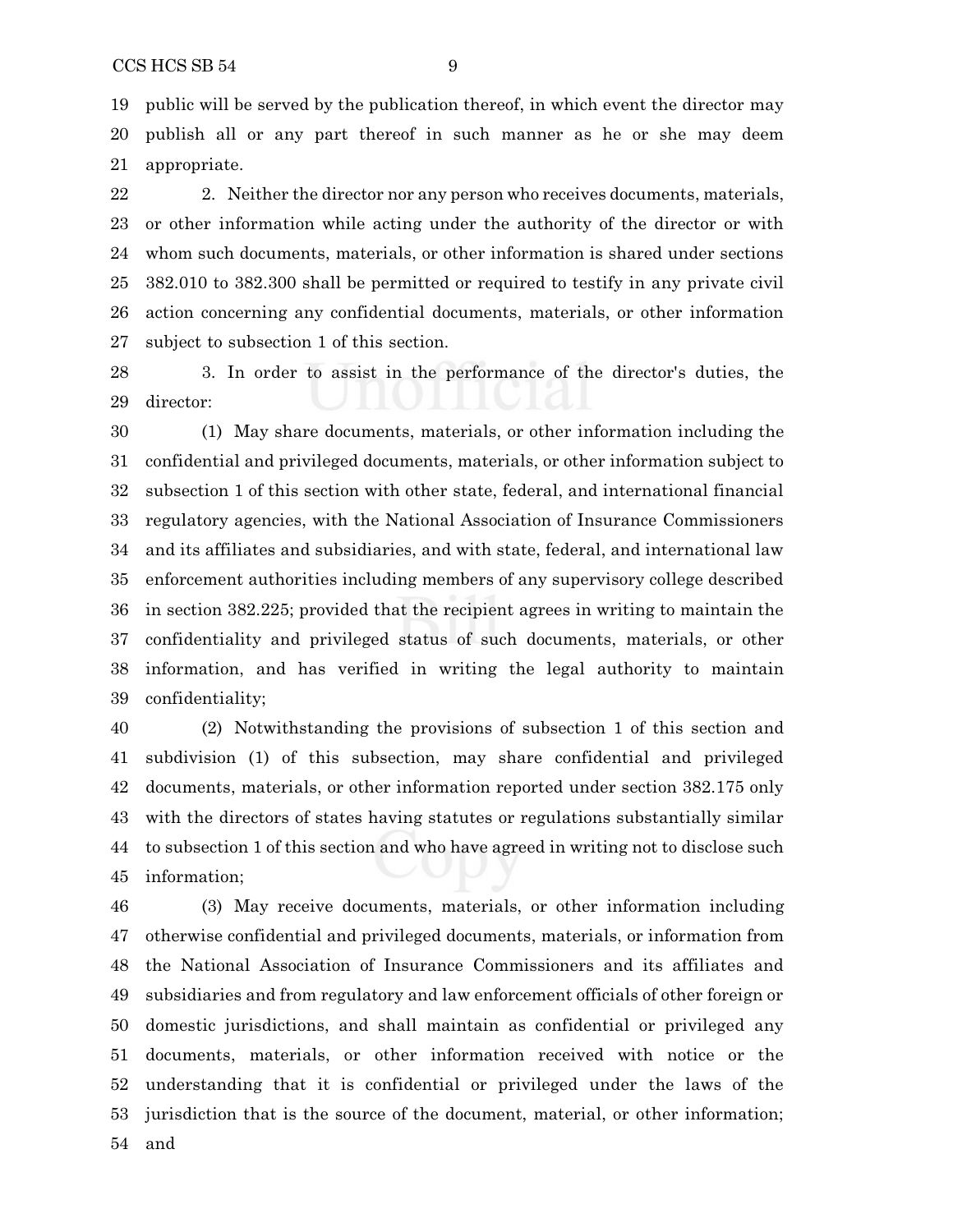(4) Shall enter into a written agreement with the National Association of Insurance Commissioners governing sharing and use of information provided under sections 382.010 to 382.300 consistent with this subsection that shall:

 (a) Specify procedures and protocols regarding the confidentiality and security of information shared with the National Association of Insurance Commissioners and its affiliates and subsidiaries under sections 382.010 to 382.300 including procedures and protocols for sharing by the National Association of Insurance Commissioners with other state, federal, and international regulators;

 (b) Specify that ownership of information shared with the National Association of Insurance Commissioners and its affiliates and subsidiaries under sections 382.010 to 382.300 remains with the director and that the National Association of Insurance Commissioners' use of such information is subject to the direction of the director;

 (c) Require prompt notice to be given to an insurer whose confidential information in the possession of the National Association of Insurance Commissioners under sections 382.010 to 382.300 is subject to a request or subpoena to the National Association of Insurance Commissioners for disclosure or production; and

 (d) Require the National Association of Insurance Commissioners and its affiliates and subsidiaries to consent to intervention by an insurer in any judicial or administrative action in which the National Association of Insurance Commissioners and its affiliates and subsidiaries may be required to disclose confidential information about the insurer shared with the National Association of Insurance Commissioners and its affiliates and subsidiaries under sections 382.010 to 382.300.

 4. The sharing of information by the director under sections 382.010 to 382.300 shall not constitute a delegation of regulatory or rulemaking authority, and the director is solely responsible for the administration, execution, and enforcement of the provisions of sections 382.010 to 382.300.

 5. No waiver of any applicable privilege or claim of confidentiality in the documents, materials, or other information shall occur as a result of disclosure of such documents, materials, or other information to the director under this section or as a result of sharing as authorized in sections 382.010 to 382.300.

 6. Documents, materials, or other information in the possession or control of the National Association of Insurance Commissioners under sections 382.010